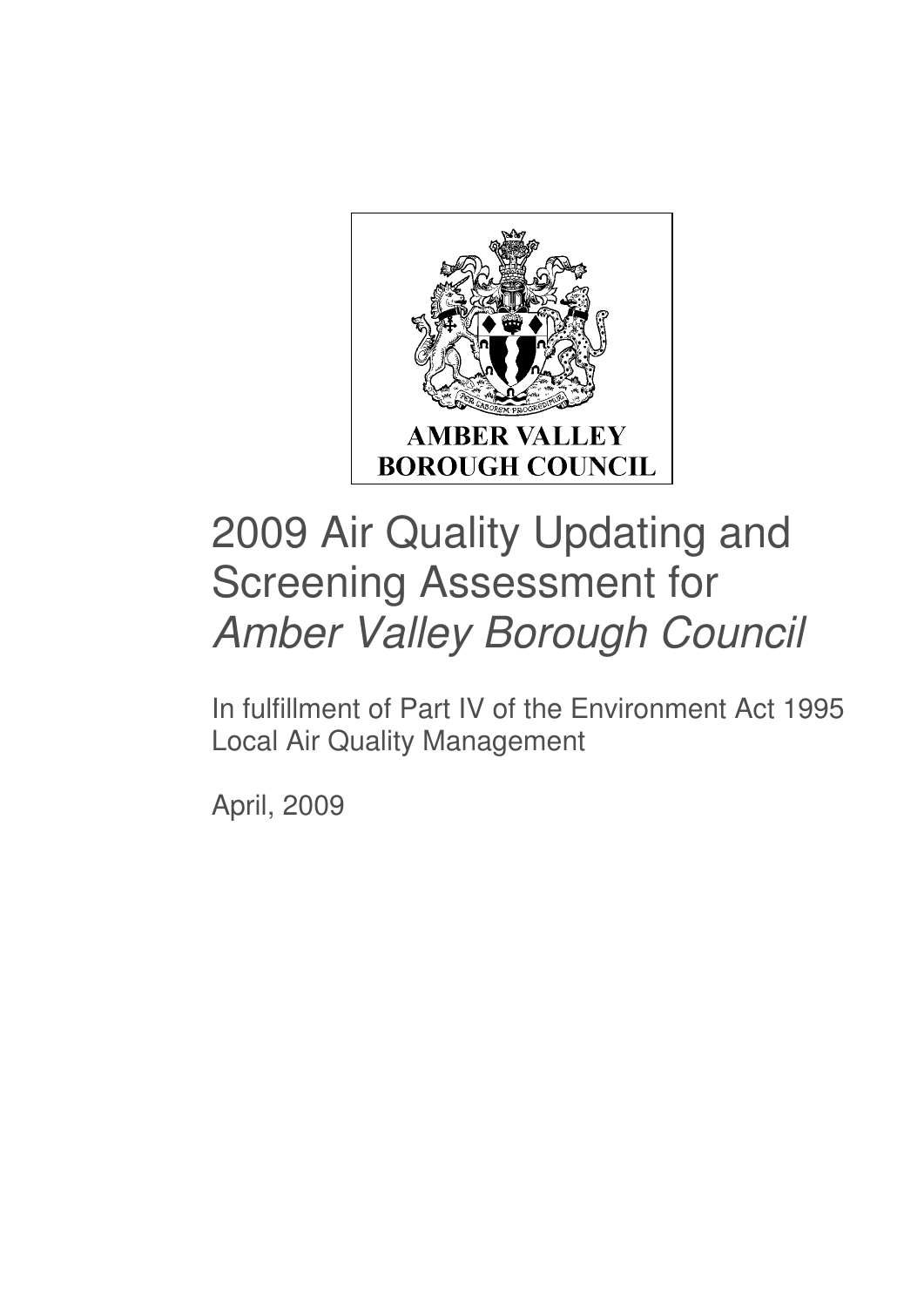| l Local          | Darren Hurst |
|------------------|--------------|
| <b>Authority</b> |              |
| <b>Officer</b>   |              |

| Department     | <b>Environmental Services</b>   |  |
|----------------|---------------------------------|--|
| <b>Address</b> | Town Hall, Ripley, Derbyshire.  |  |
| Telephone      | 01773841318                     |  |
| l e-mail       | Darren.Hurst@ambervalley.gov.uk |  |

| ∣ Report    | <b>USA2009</b>    |
|-------------|-------------------|
| Reference   |                   |
| ∣ number    |                   |
| <b>Date</b> | <b>April 2009</b> |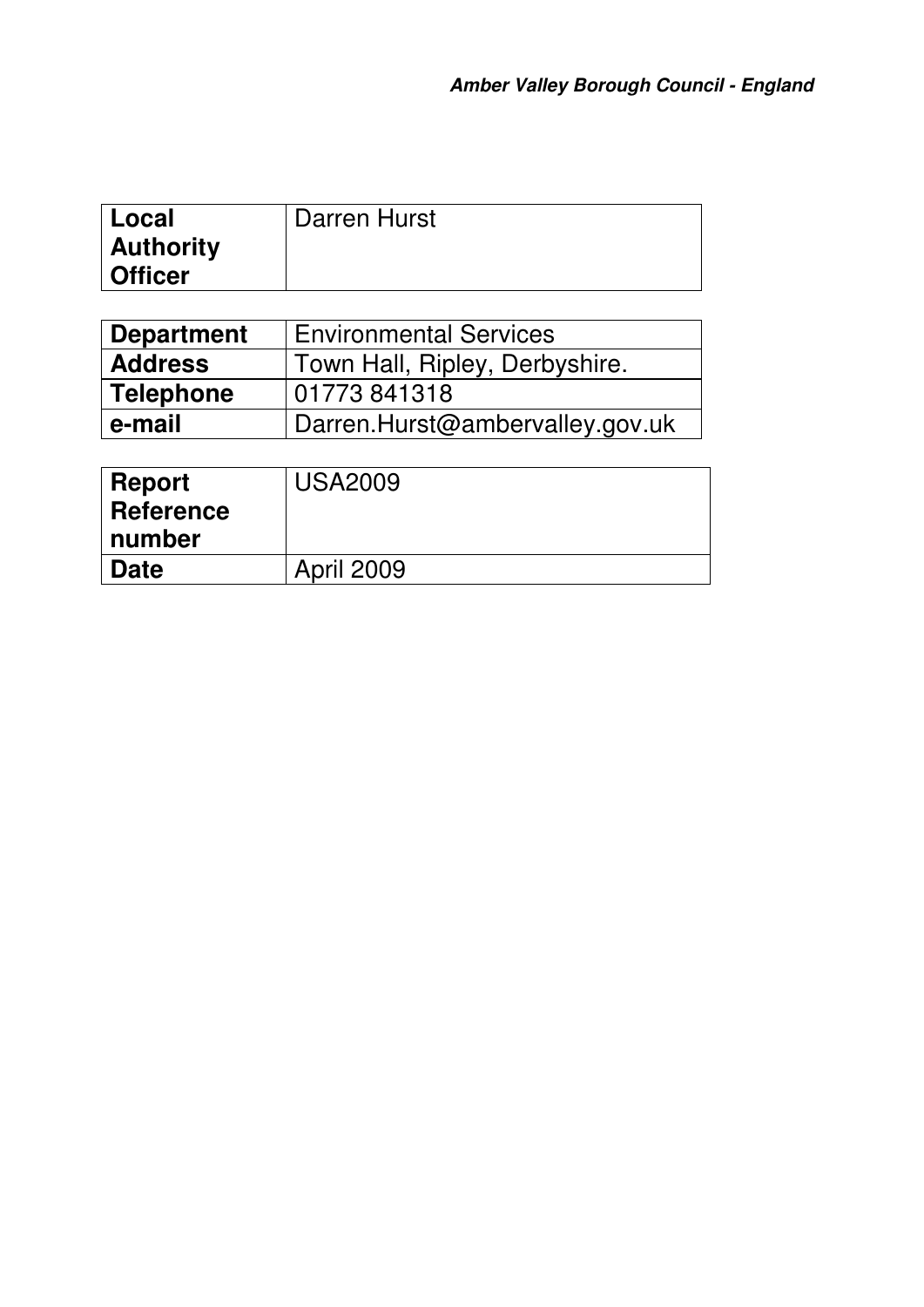## **Executive Summary**

This report fulfils the requirements of the Local Air Quality Management (LAQM) process as set out in Part IV of the Environment Act (1995), the Air Quality Strategy for England, Scotland, Wales and Northern Ireland 2007 and the relevant Policy and Technical Guidance documents.

Since there has again been little change since the Updating and Screening Assessment completed in 2006, or the Progress Reports of 2007 and 2008, the pollutants have not been considered on an individual basis but a conclusion has been reached about the overall need for a detailed assessment. There is little likelihood of any air quality objectives being exceeded and it would therefore not be justifiable to proceed to a detailed assessment for any of the identified pollutants.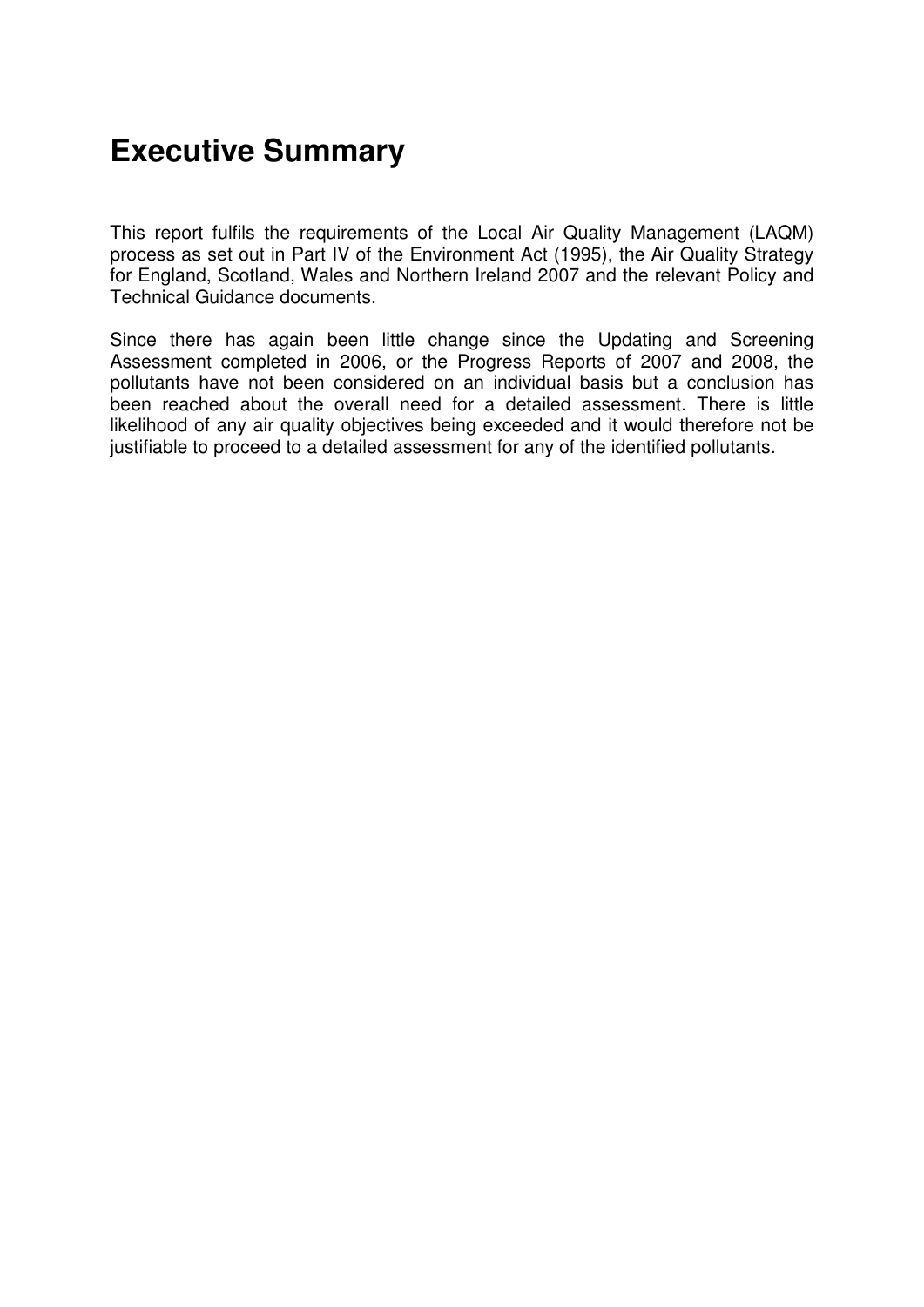## **Table of contents**

| 1           | <b>Introduction</b>                     |                                                                                 | 1                       |
|-------------|-----------------------------------------|---------------------------------------------------------------------------------|-------------------------|
|             | 1.1                                     | Description of Local Authority Area                                             | 1                       |
|             | 1.2                                     | Purpose of Report                                                               | $\mathbf{1}$            |
|             | 1.3                                     | Air Quality Objectives                                                          | 1                       |
|             | 1.4                                     | Summary of Previous Review and Assessments                                      | 3                       |
| $\mathbf 2$ | <b>New Monitoring Data</b>              |                                                                                 |                         |
|             | 2.1                                     | Summary of Monitoring Undertaken                                                | $\overline{\mathbf{4}}$ |
| 3           | <b>Road Traffic Sources</b>             |                                                                                 | 5                       |
|             | 3.1                                     | Narrow congested streets with residential properties close to the kerb          | 5                       |
|             | 3.2                                     | Busy streets where people may spend 1-hour or more close to traffic             | 5                       |
|             | 3.3                                     | Roads with high flow of buses and/or HGVs.                                      | 5                       |
|             | 3.4                                     | Junctions and busy roads                                                        | 5                       |
|             | 3.5                                     | New roads constructed or proposed since the last round of review and assessment | 5                       |
|             | 3.6                                     | All roads with significantly changed traffic flows.                             | 6                       |
|             | 3.7                                     | Bus and coach stations                                                          | 6                       |
| 4           | <b>Other Transport Sources</b>          |                                                                                 |                         |
|             | 4.1                                     | Airports                                                                        | $\overline{7}$          |
|             | 4.2                                     | Railways (diesel and steam trains)                                              | 7                       |
|             | 4.3                                     | Ports (shipping)                                                                | 7                       |
| 5           | <b>Industrial Sources</b>               |                                                                                 | 8                       |
|             | 5.1                                     | New or Proposed Industrial Installations                                        | 8                       |
|             | 5.2                                     | Major fuel (petrol) storage depots                                              | 8                       |
|             | 5.3                                     | Petrol stations                                                                 | 8                       |
|             | 5.4                                     | Poultry farms                                                                   | 8                       |
| 6           | <b>Commercial and Domestic Sources</b>  |                                                                                 | 9                       |
|             | 6.1                                     | Biomass combustion - Individual Installations                                   | 9                       |
|             | 6.2                                     | Biomass combustion - Combined Impacts                                           | 9                       |
|             | 6.3                                     | Domestic Solid-Fuel Burning                                                     | 9                       |
| 7           |                                         | <b>Fugitive or Uncontrolled Sources</b>                                         | 10                      |
| 8           | <b>Conclusions and Proposed Actions</b> |                                                                                 | 11                      |
|             | 8.1                                     | Conclusions from New Monitoring Data                                            | 11                      |
|             | 8.2                                     | <b>Conclusions from Assessment of Sources</b>                                   | 11                      |
|             | 8.3                                     | <b>Proposed Actions</b>                                                         | 11                      |
| 9           |                                         | <b>References</b>                                                               | 12                      |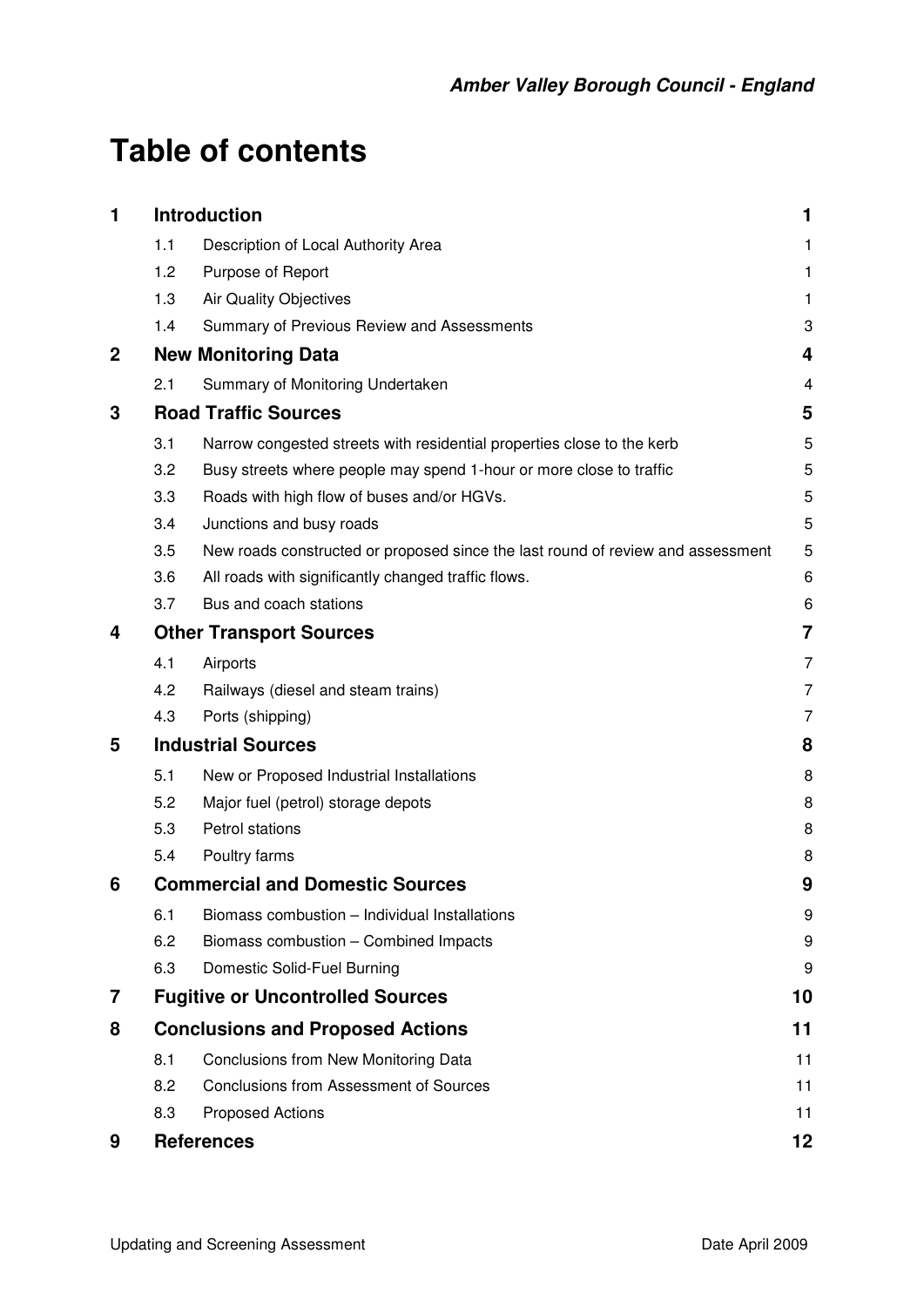## **1 Introduction**

## **1.1 Description of Local Authority Area**

The borough of Amber Valley is located on the eastern side of Derbyshire, between Derby to the south and Chesterfield to the north. The area is comprised of four main towns; Alfreton, Belper, Heanor and Ripley, and is divided into twenty-five wards. Amber Valley covers just over 260 square kilometres and, apart from the towns, is largely rural in character. The present population, taken during 2004, is 118,200.

The borough has a wide range of industrial sectors including instrument engineering, timber and furniture manufacture, hotels and catering, business services, textiles and clothing. Almost 500 companies are located within 20 industrial estates, with a further 400 located on singular sites or within the urban areas.

Major roads include the A38, providing a link between Derby and junction 28, A6, A609 and A610. The A52 between Derby and Ashbourne cuts through the southernmost tip of the borough. The only rail stations in the area are at Belper, which is on the busy east coast mainline, and at Alfreton, with through trains to London, Manchester and the north.

## **1.2 Purpose of Report**

This report fulfils the requirements of the Local Air Quality Management process as set out in Part IV of the Environment Act (1995), the Air Quality Strategy for England, Scotland, Wales and Northern Ireland 2007 and the relevant Policy and Technical Guidance documents. The LAQM process places an obligation on all local authorities to regularly review and assess air quality in their areas, and to determine whether or not the air quality objectives are likely to be achieved. Where exceedences are considered likely, the local authority must then declare an Air Quality Management Area (AQMA) and prepare an Air Quality Action Plan (AQAP) setting out the measures it intends to put in place in pursuit of the objectives.

## **1.3 Air Quality Objectives**

The air quality objectives applicable to LAQM **in England** are set out in the Air Quality (England) Regulations 2000 (SI 928), The Air Quality (England) (Amendment) Regulations 2002 (SI 3043), and are shown in Table 1.1. This table shows the objectives in units of microgrammes per cubic metre  $\mu$ g/m<sup>3</sup> (milligrammes per cubic metre, mg $/m<sup>3</sup>$  for carbon monoxide) with the number of exceedences in each year that are permitted (where applicable).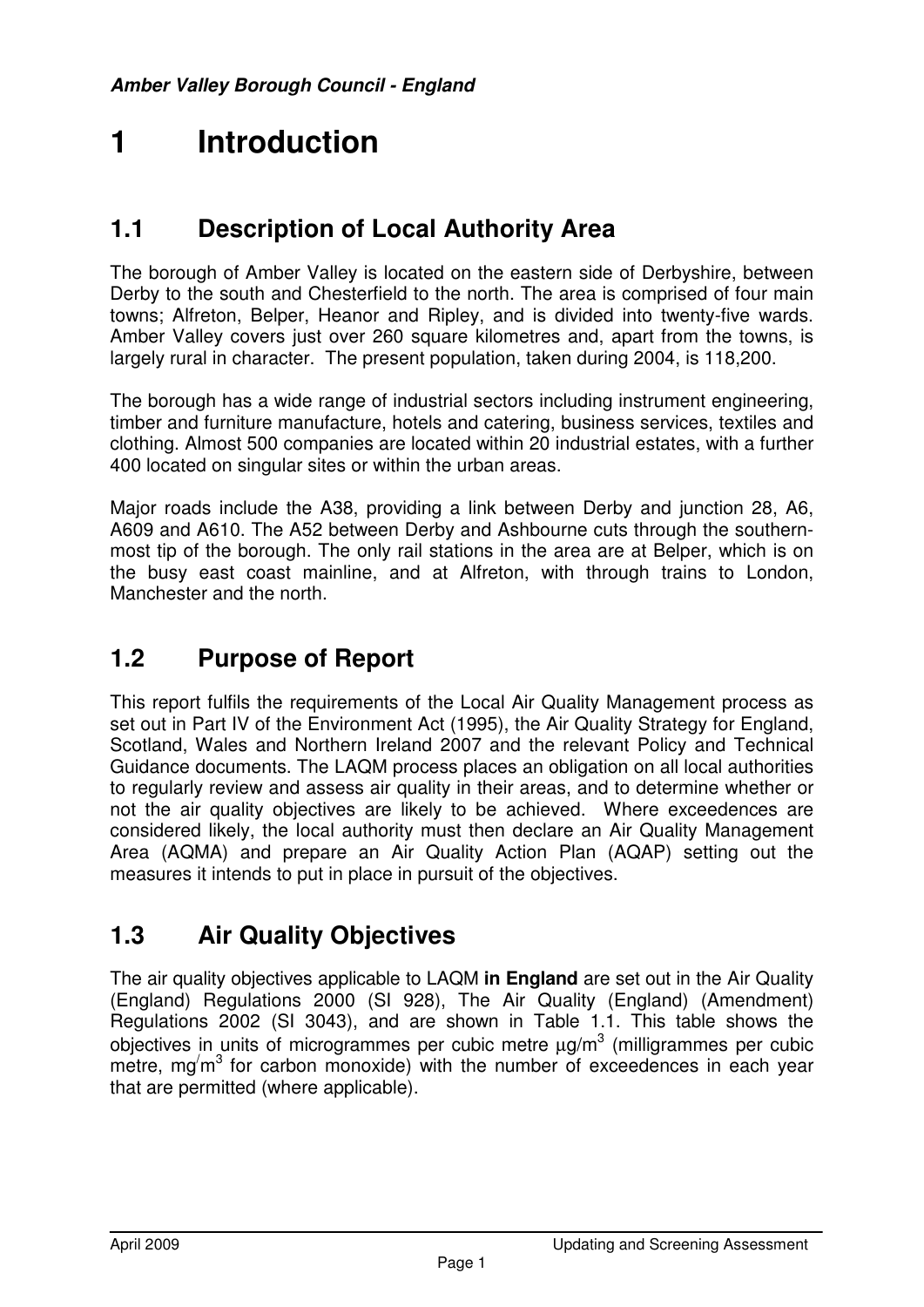| <b>Pollutant</b>                               | <b>Air Quality Objective</b>                                                                                                                      |                                | Date to be               |
|------------------------------------------------|---------------------------------------------------------------------------------------------------------------------------------------------------|--------------------------------|--------------------------|
|                                                | <b>Concentration</b>                                                                                                                              | <b>Measured as</b>             | achieved by              |
| <b>Benzene</b>                                 |                                                                                                                                                   |                                |                          |
|                                                | 16.25 $\mu$ g/m <sup>3</sup>                                                                                                                      | Running annual mean            | 31.12.2003               |
|                                                | 5.00 $\mu$ g/m <sup>3</sup>                                                                                                                       | Running annual mean            | 31.12.2010               |
| 1,3-Butadiene                                  | 2.25 $\mu$ g/m <sup>3</sup>                                                                                                                       | Running annual mean            | 31.12.2003               |
| <b>Carbon monoxide</b>                         | 10.0 mg/m <sup>3</sup>                                                                                                                            | Running 8-hour mean            | 31.12.2003               |
| Lead                                           | 0.5 $\mu$ g/m <sup>3</sup><br>0.25 $\mu$ g/m <sup>3</sup>                                                                                         | Annual mean<br>Annual mean     | 31.12.2004<br>31.12.2008 |
| Nitrogen dioxide                               | 200 $\mu$ g/m <sup>3</sup> not to be<br>exceeded more than 18<br>times a year                                                                     | 1-hour mean                    | 31.12.2005               |
|                                                | 40 $\mu$ g/m <sup>3</sup>                                                                                                                         | Annual mean                    | 31.12.2005               |
| Particles (PM <sub>10</sub> )<br>(gravimetric) | 50 $\mu$ g/m <sup>3</sup> , not to be<br>exceeded more than 35<br>times a year<br>40 $\mu$ g/m <sup>3</sup>                                       | 24-hour mean<br>Annual mean    | 31.12.2004<br>31.12.2004 |
| <b>Sulphur dioxide</b>                         | 350 $\mu$ g/m <sup>3</sup> , not to be<br>exceeded more than 24<br>times a year                                                                   | 1-hour mean                    | 31.12.2004               |
|                                                | 125 $\mu$ g/m <sup>3</sup> , not to be<br>exceeded more than 3<br>times a year<br>266 $\mu$ g/m <sup>3</sup> , not to be<br>exceeded more than 35 | 24-hour mean<br>15-minute mean | 31.12.2004<br>31.12.2005 |
|                                                | times a year                                                                                                                                      |                                |                          |

**Table 1.1 Air Quality Objectives included in Regulations for the purpose of Local Air Quality Management in England.**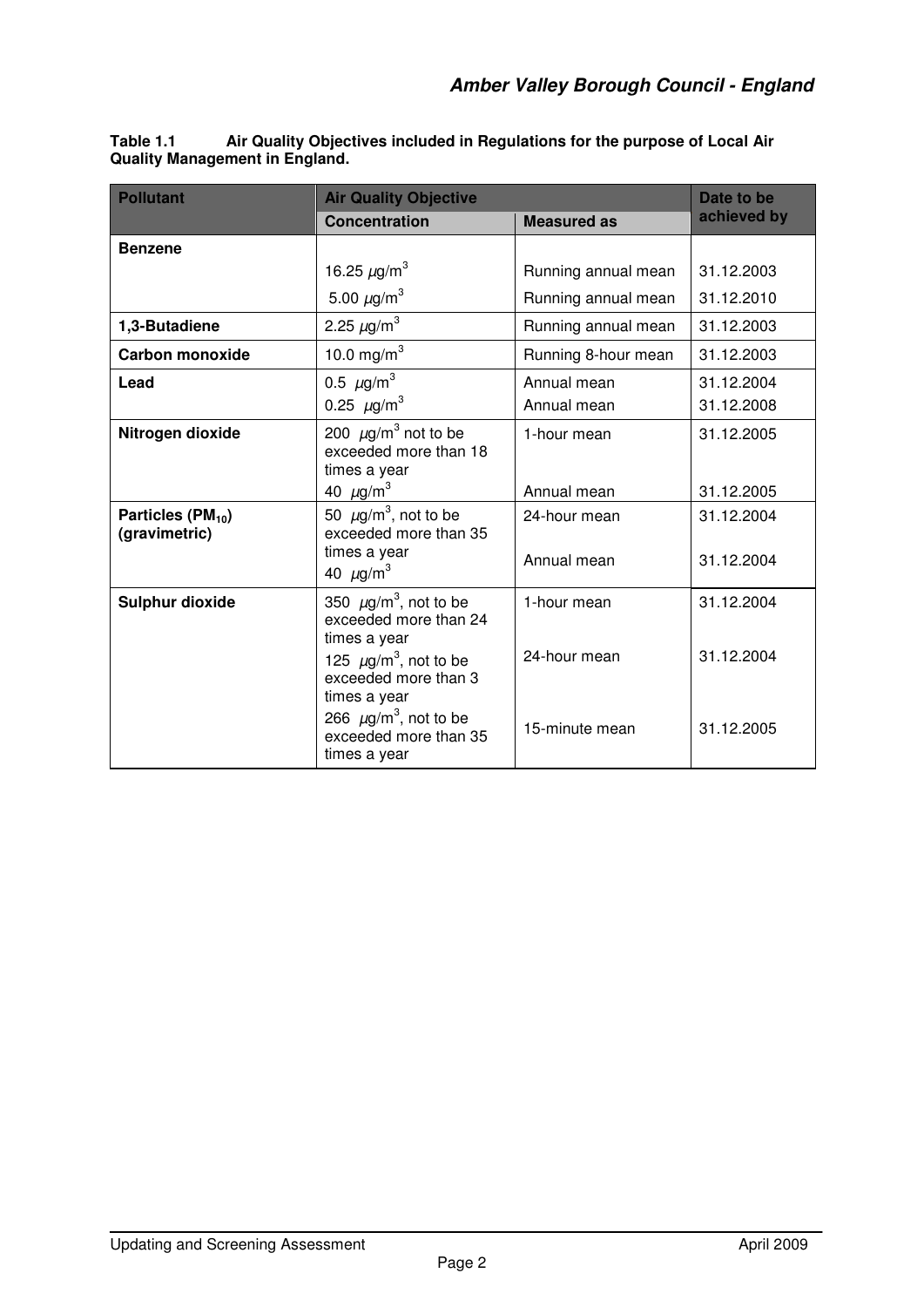### **1.4 Summary of Previous Review and Assessments**

The area is semi-rural with four small towns as the main urban areas, no significant road links, no congestion problems or large industry.

Monitoring exercises, from the first round of Review and Assessment, included stage 2 reports for sulphur dioxide, particulates and nitrogen dioxide and a stage 3 assessment of nitrogen dioxide. These indicated that all pollutant levels were either currently or anticipated to be well below the standards by the relevant objective dates.

The results of the Updating and Screening Assessment completed in 2003 showed no change to these conclusions and the Progress Reports in 2004 and 2005 again showed no need for a 'Detailed Assessment'. The  $NO<sub>2</sub>$  diffusion tube survey conducted to inform the compilation of the Progress Report 2005 also indicated that the concentrations measured at all sampling locations are below the air quality standards.

The Updating and Screening Assessment completed in 2006 did not identify any significant changes which may have impacted in the borough's air quality, it was not proposed to proceed to a detailed assessment for any of the pollutants listed. The Progress Reports of 2007 and 2008 did not identify any significant changes that would require the Council to consider a Detailed Assessment before the next full round of review and assessment.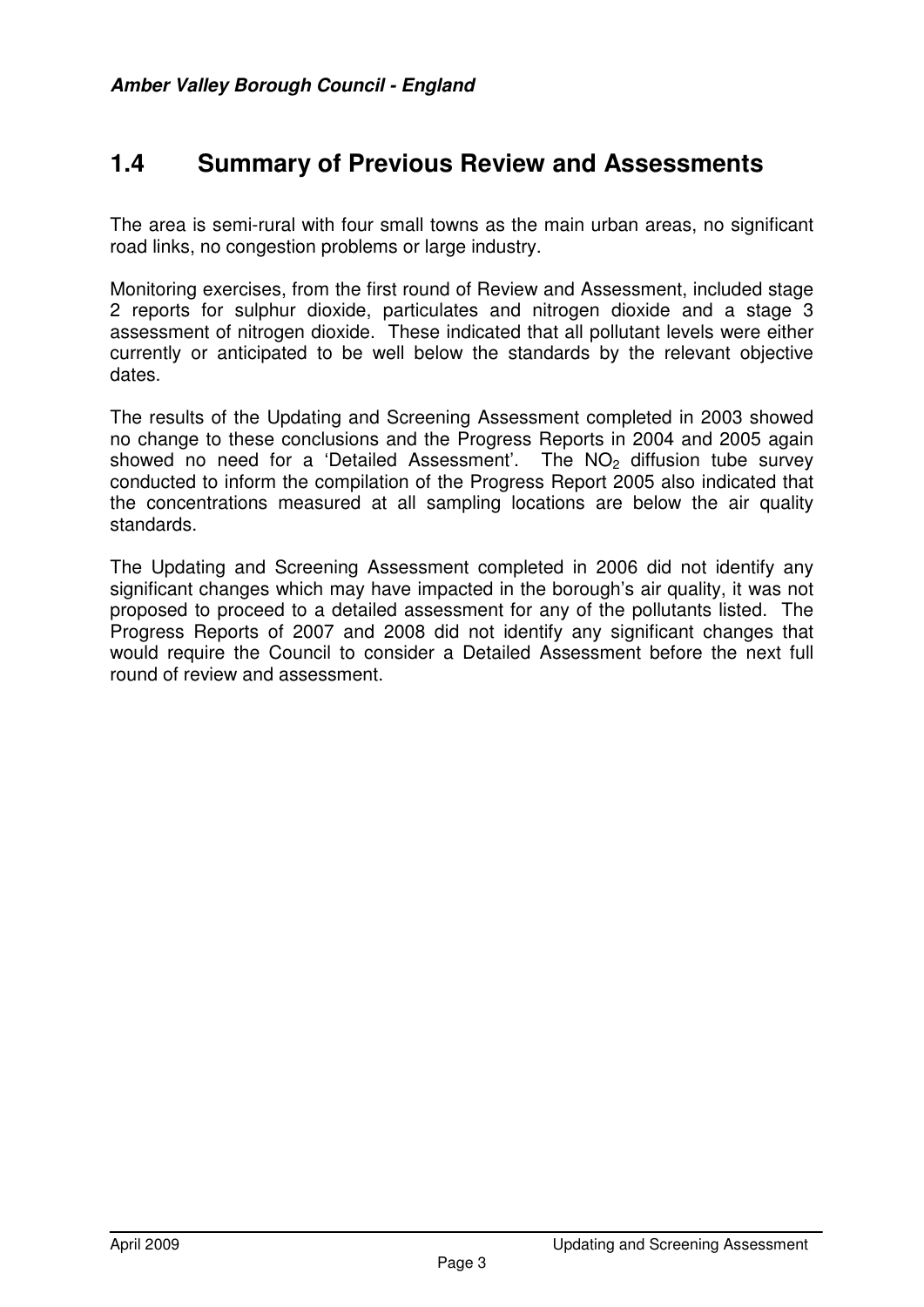## **2 New Monitoring Data**

## **2.1 Summary of Monitoring Undertaken**

#### **2.1.1 Automatic Monitoring Sites**

The 2008 Progress Report concluded that is was unlikely that any National Air Quality Objectives would be exceeded in Amber Valley, as such it was not deemed necessary to conduct any air monitoring in the past 12 months.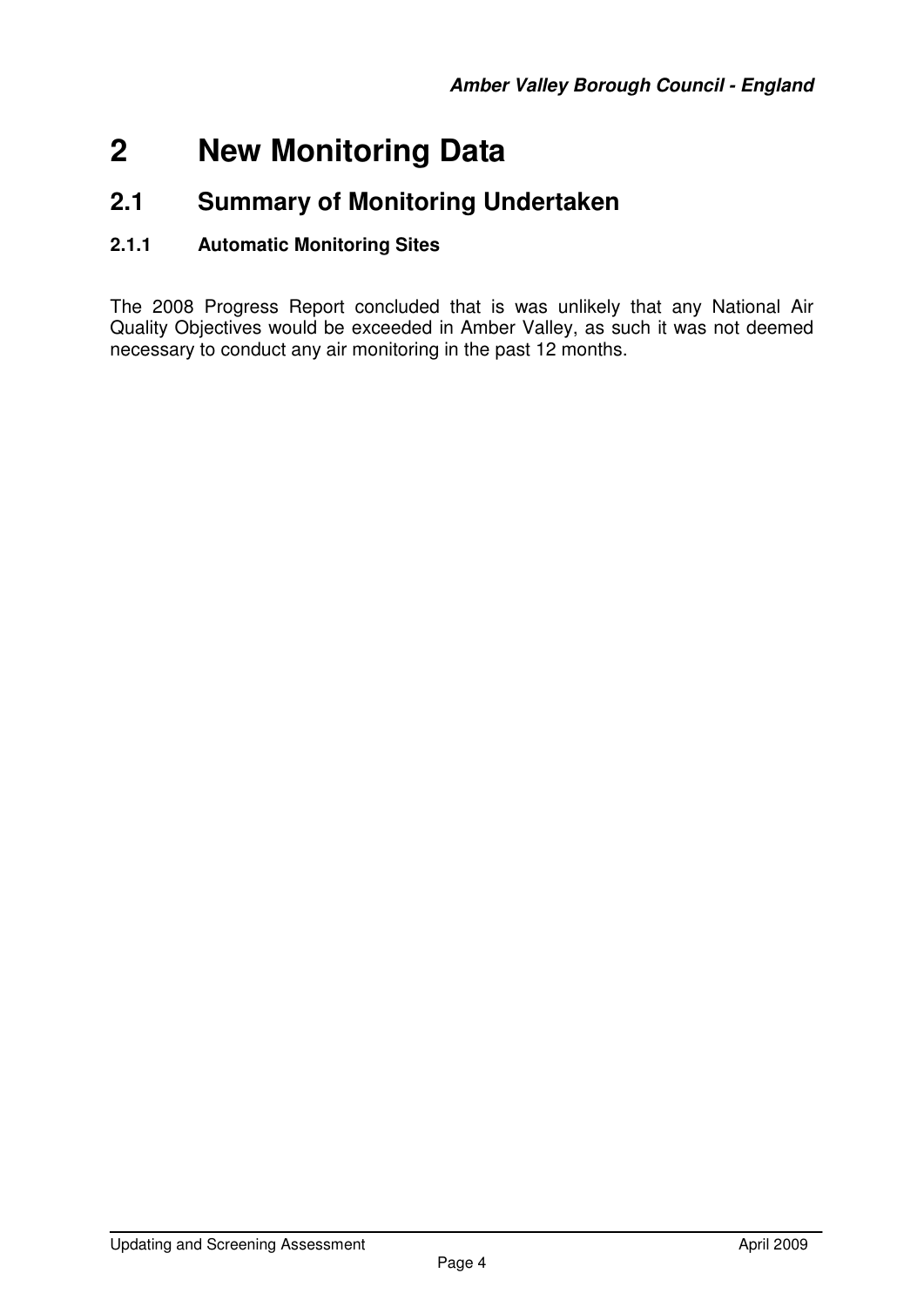## **3 Road Traffic Sources**

### **3.1 Narrow Congested Streets with Residential Properties Close to the Kerb**

The threshold for vehicle movements in narrow congested streets, with residential properties within 2 m of the kerb, has been reduced from 10000 to 5000 vehicles per day.

Local knowledge, analysis of vehicle count data provided by Derbyshire County Council, and selections of property polygons at or within 2m of highway polygons using a Geographical Information System did not find any properties in the borough that met the descriptions contained within Box 5.3 Section A.1 of the LAQM.TG(09).

Amber Valley Borough Council confirms there are no new/newly identified congested streets with a flow above 5,000 vehicles per day and residential properties close to the kerb, and with traffic speed below 15mph throughout most of the day, that have not been adequately considered in previous rounds of Review and Assessment.

## **3.2 Busy Streets Where People May Spend 1-hour or More Close to Traffic**

Amber Valley Borough Council confirms there are no new/newly identified busy streets where people may spend 1 hour or more close to traffic.

## **3.3 Roads with a High Flow of Buses and/or HGVs.**

Amber Valley Borough Council confirms that there are no new/newly identified roads with high flows of buses/HDVs.

### **3.4 Junctions**

Amber Valley Borough Council confirms that there are no new/newly identified busy junctions/busy roads.

## **3.5 New Roads Constructed or Proposed Since the Last Round of Review and Assessment**

Amber Valley Borough Council confirms that there are no new/proposed roads that fit the relevant descriptions.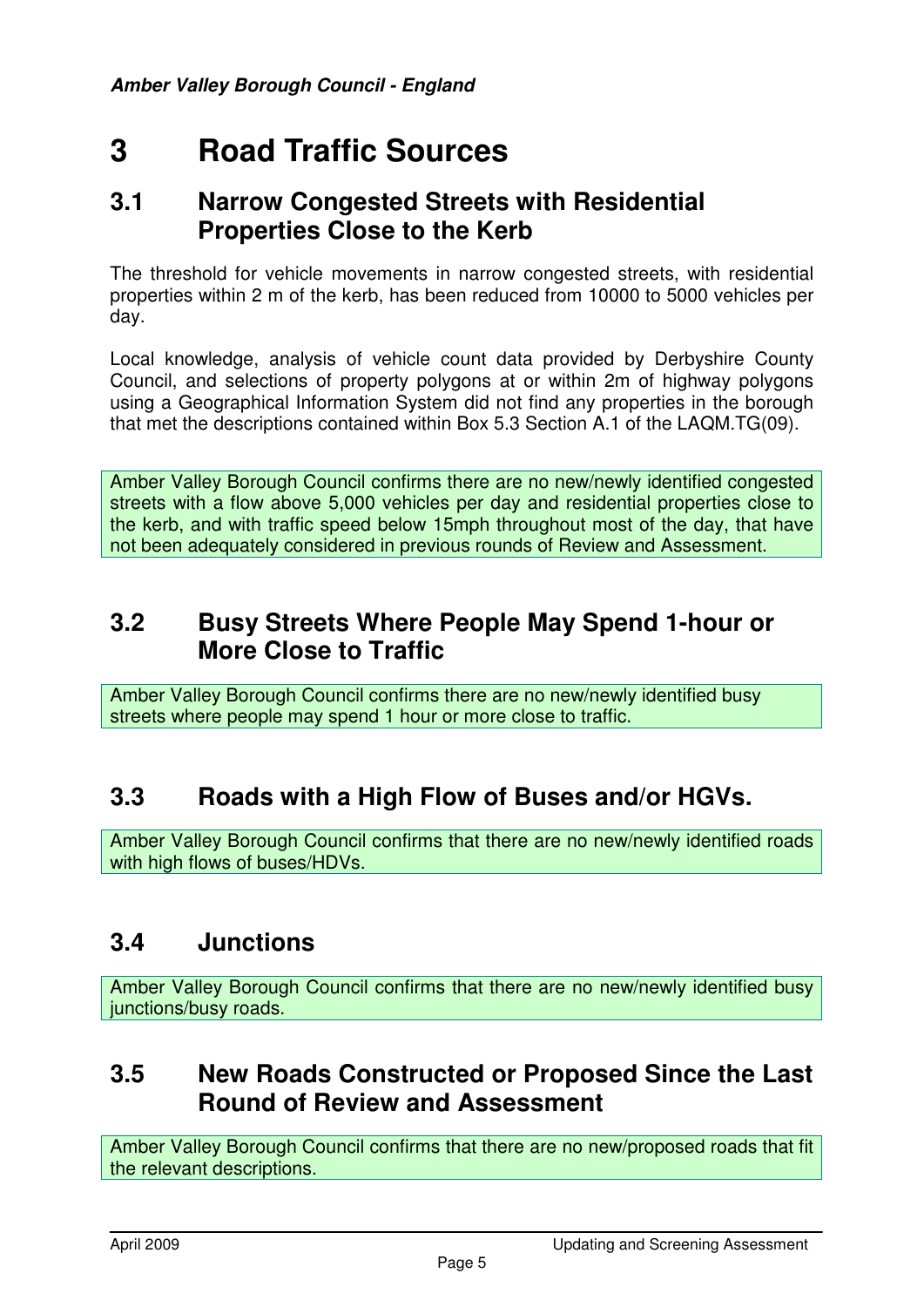## **3.6 Roads with Significantly Changed Traffic Flows**

Derbyshire County Council provided average count data for the preceding five years where flows were greater than 8000 vehicles over a 12 hour period. The Highways Authority recommended multiplying this 12hr data by 25% to reflect likely flows over a 24 hour period.

Eleven junctions and 10 roads were identified as having a 24-hr average traffic flow greater than 8000 vehicles over a 12 hour period (or 10000 vehicles over a 24 hour period).

Where counts were available for locations where data had previously been provided the change in vehicle movements was calculated. No increases were greater than 25%, which is described as large or significant in LAQM.TG(09).

Amber Valley Borough Council confirms that there are no new/newly-identified roads with significantly changed traffic flows.

## **3.7 Bus and Coach Stations**

Amber Valley Borough Council confirms that there are no relevant bus stations in the Local Authority area.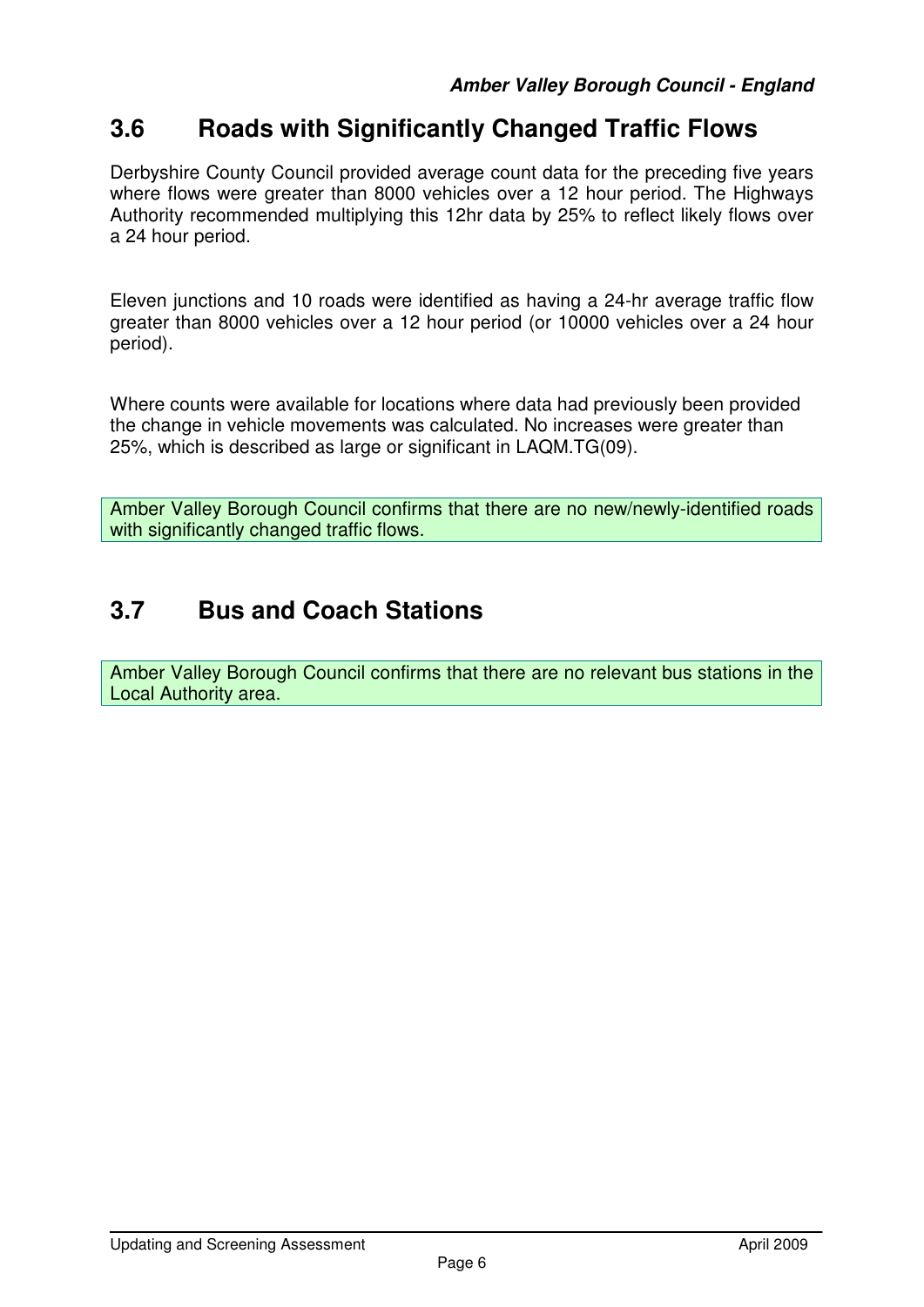## **4 Other Transport Sources**

## **4.1 Airports**

Amber Valley Borough Council confirms that there are no airports in the Local Authority area.

## **4.2 Railways (Diesel and Steam Trains)**

#### **4.2.1 Stationary Trains**

Amber Valley Borough Council confirms that there are no locations where diesel or steam trains are regularly stationary for periods of 15 minutes or more, with potential for relevant exposure within 15m.

#### **4.2.2 Moving Trains**

Amber Valley Borough Council confirms that there are no locations with a large number of movements of diesel locomotives, and potential long-term relevant exposure within 30m.

## **4.3 Ports (Shipping)**

Amber Valley Borough Council confirms that there are no ports or shipping that meet the specified criteria within the Local Authority area.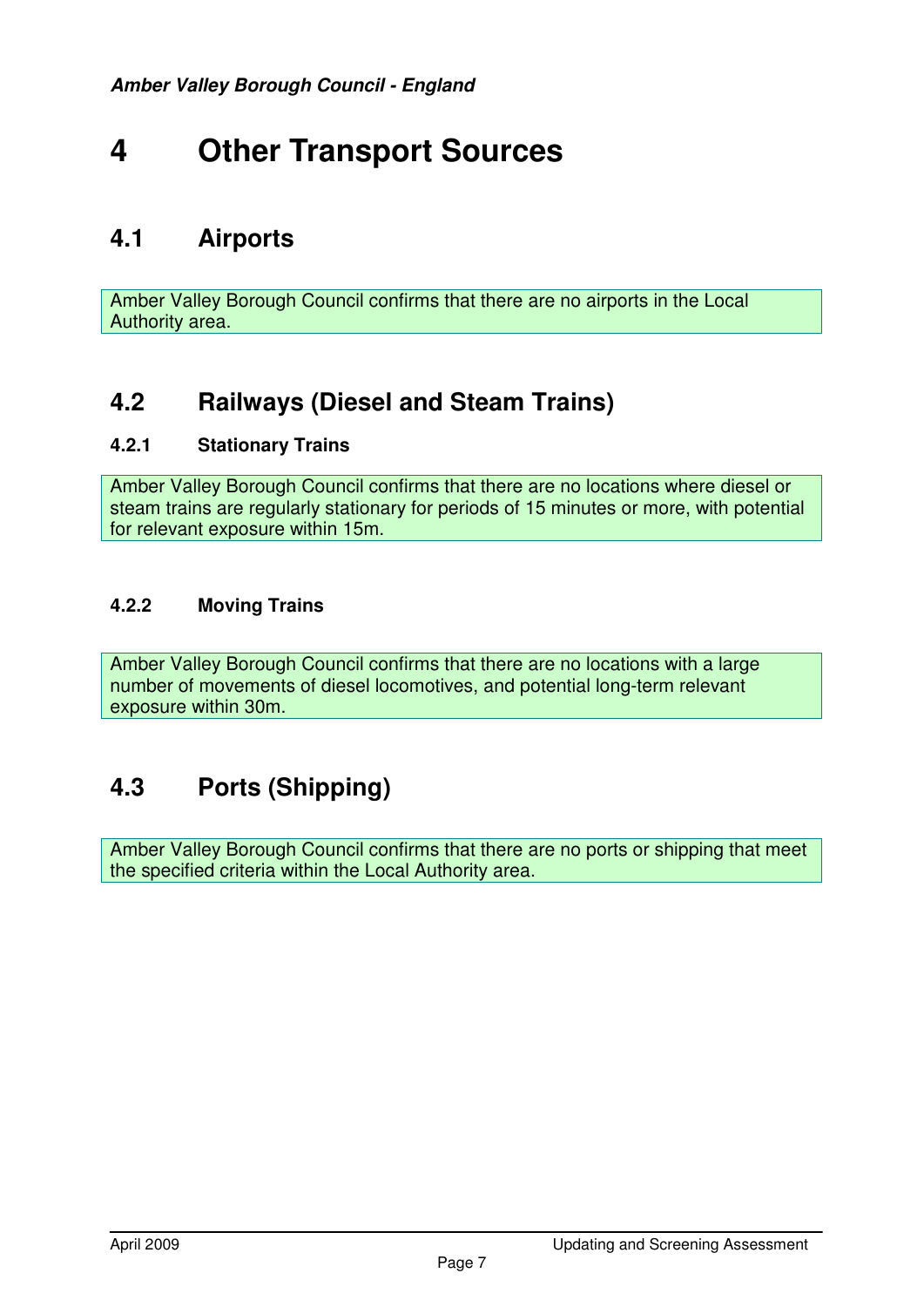## **5 Industrial Sources**

### **5.1 Industrial Installations**

#### **5.1.1 New or Proposed Installations for which an Air Quality Assessment has been Carried Out**

Amber Valley Borough Council confirms that there are no new or proposed industrial installations for which planning approval has been granted within its area or nearby in a neighbouring authority.

#### **5.1.2 Existing Installations where Emissions have Increased Substantially or New Relevant Exposure has been introduced.**

Amber Valley Borough Council confirms that there are no industrial installations with substantially increased emissions or new relevant exposure in their vicinity within its area or nearby in a neighbouring authority.

#### **5.1.3 New or Significantly Changed Installations with No Previous Air Quality Assessment.**

Amber Valley Borough Council confirms that there are no new or proposed industrial installations for which planning approval has been granted within its area or nearby in a neighbouring authority.

## **5.2 Major Fuel (Petrol) Storage Depots**

There are no major fuel (petrol) storage depots within the Local Authority area.

## **5.3 Petrol Stations**

Amber Valley Borough Council confirms that there are no petrol stations meeting the specified criteria**.** 

## **5.4 Poultry Farms**

Amber Valley Borough Council confirms that there are no poultry farms meeting the specified criteria.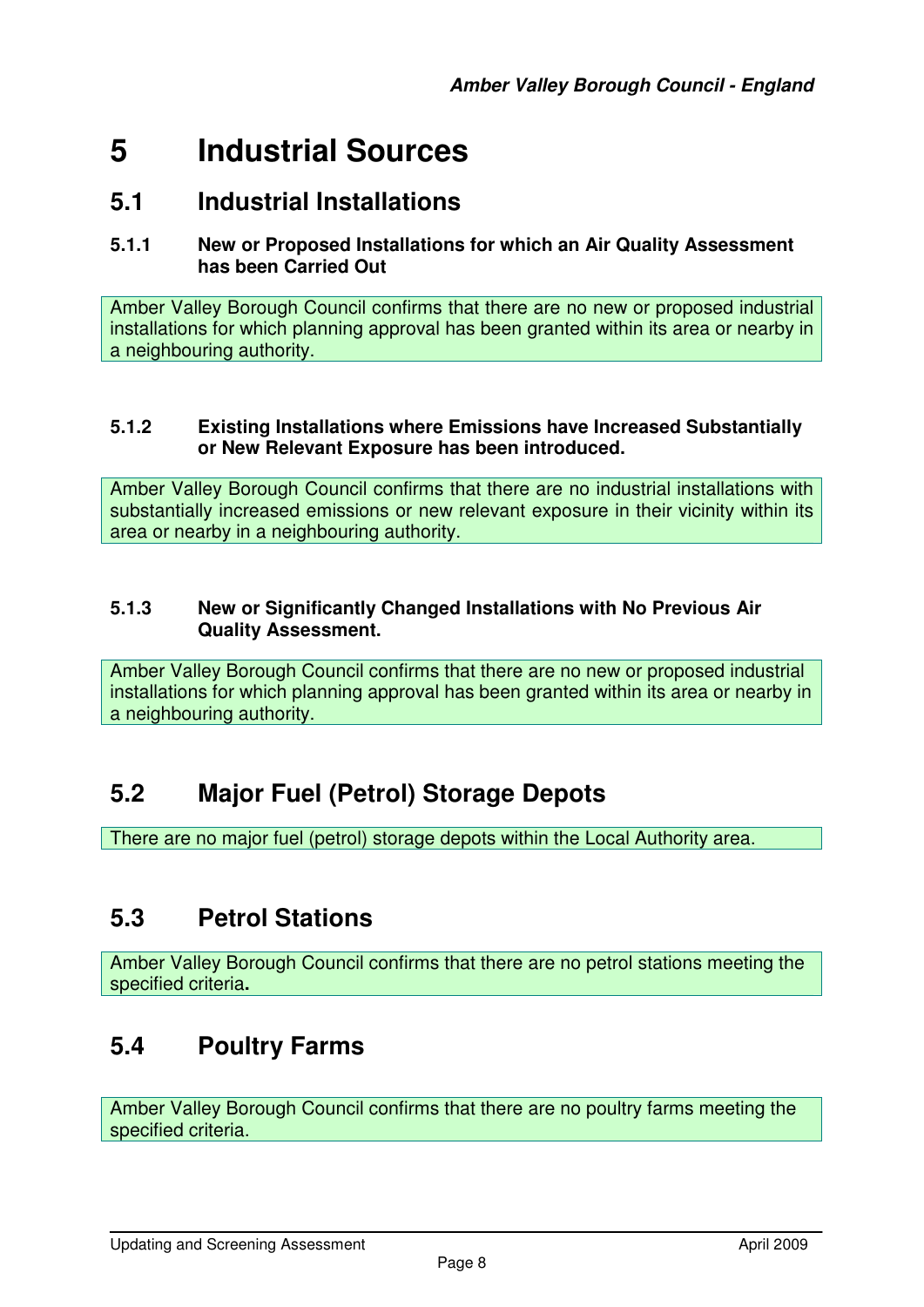## **6 Commercial and Domestic Sources**

### **6.1 Biomass Combustion – Individual Installations**

Amber Valley Borough Council confirms that there are no biomass combustion plant in the Local Authority area.

### **6.2 Biomass Combustion – Combined Impacts**

There are no biomass combustion plant in the Local Authority area and no significant domestic solid fuel burning in the borough. It is deemed to be unnecessary to assess the combined impacts of biomass combustion.

Amber Valley Borough Council confirms that there are no biomass combustion plant in the Local Authority area.

## **6.3 Domestic Solid-Fuel Burning**

This was considered in the Updating and Screening Assessment 2006, which concluded that detailed assessment was not required. The house condition survey conducted at the time showed coal burning to be declining in this area so further assessment is not necessary.

Amber Valley Borough Council confirms that there are no areas of significant domestic fuel use in the Local Authority area.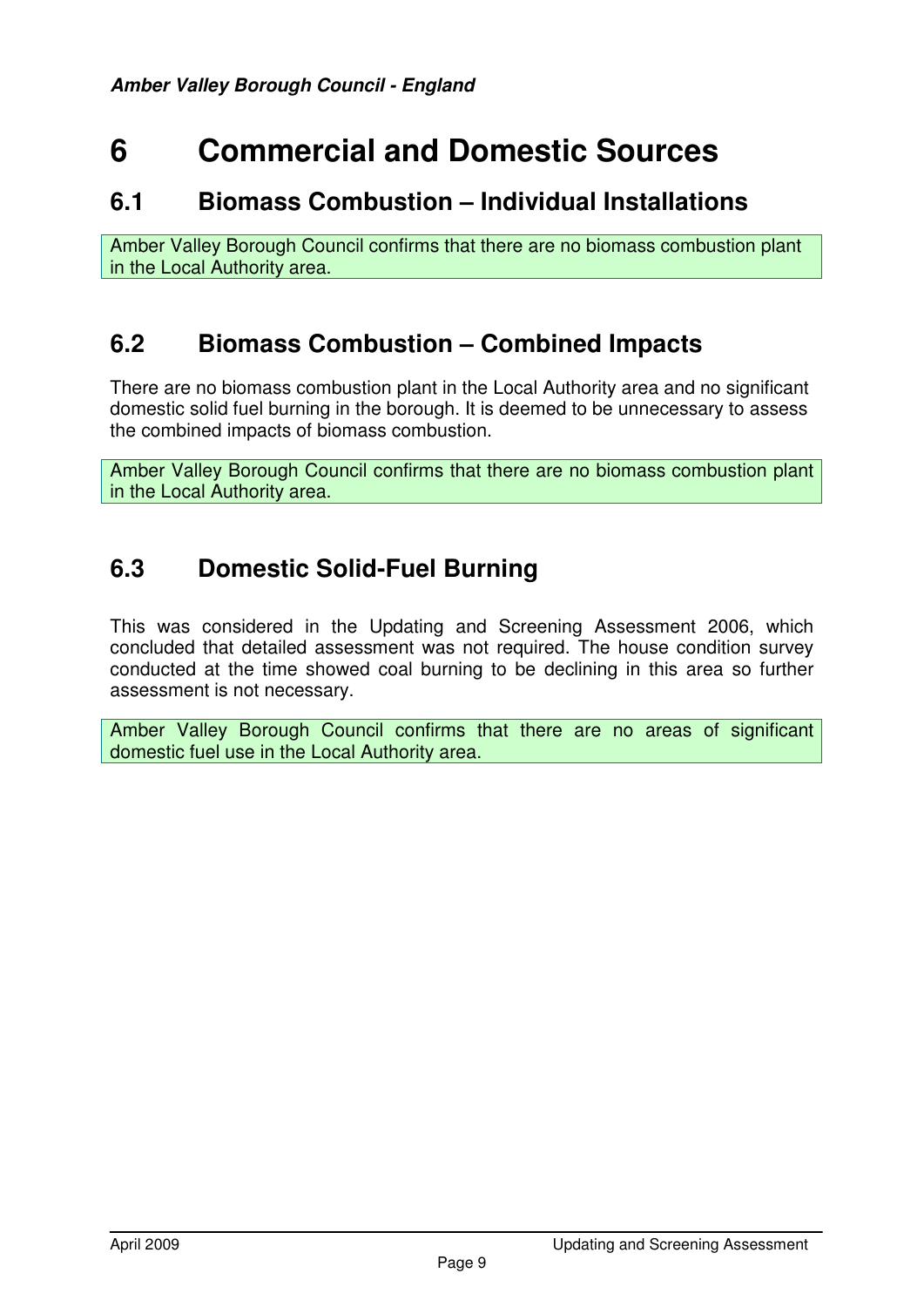## **7 Fugitive or Uncontrolled Sources**

As recorded in the Progress Report 2008; UK Coal have been granted planning permission, by Derbyshire County Council, for the extraction of approximately 1,000,000 tonnes of coal, over a 4.5 year period, by opencast methods at the 122 hectare Lodge House Opencast site, which lies east of Smalley village. The planning application included an Environmental Statement (ES), which assessed the sites impact on air quality.

The ES found that the sites operation would result in 118 HGV movements per day. The ES compared this figure with traffic growth forecasts and concluded that this would equate to a 6.5% increase in HGVs.

The coal handling operations will operate under a Part B permit issued under the Pollution Prevention and Control Regulations 2000. AVBC have issued the installation a Permit under the Pollution Prevention Control Act 1999. The permit contains a number of conditions aimed at controlling dust emission from the site and requiring the operator to monitor dust emissions.

Results of PM10 monitoring undertaken to date do not indicate any exceedences in the air quality objectives.

Inspection of the site has found no significant dust emissions.

The Council will keep the sites impact on air quality standards under review.

Amber Valley Borough Council confirms that there are no potential sources of fugitive particulate matter emissions in the Local Authority area.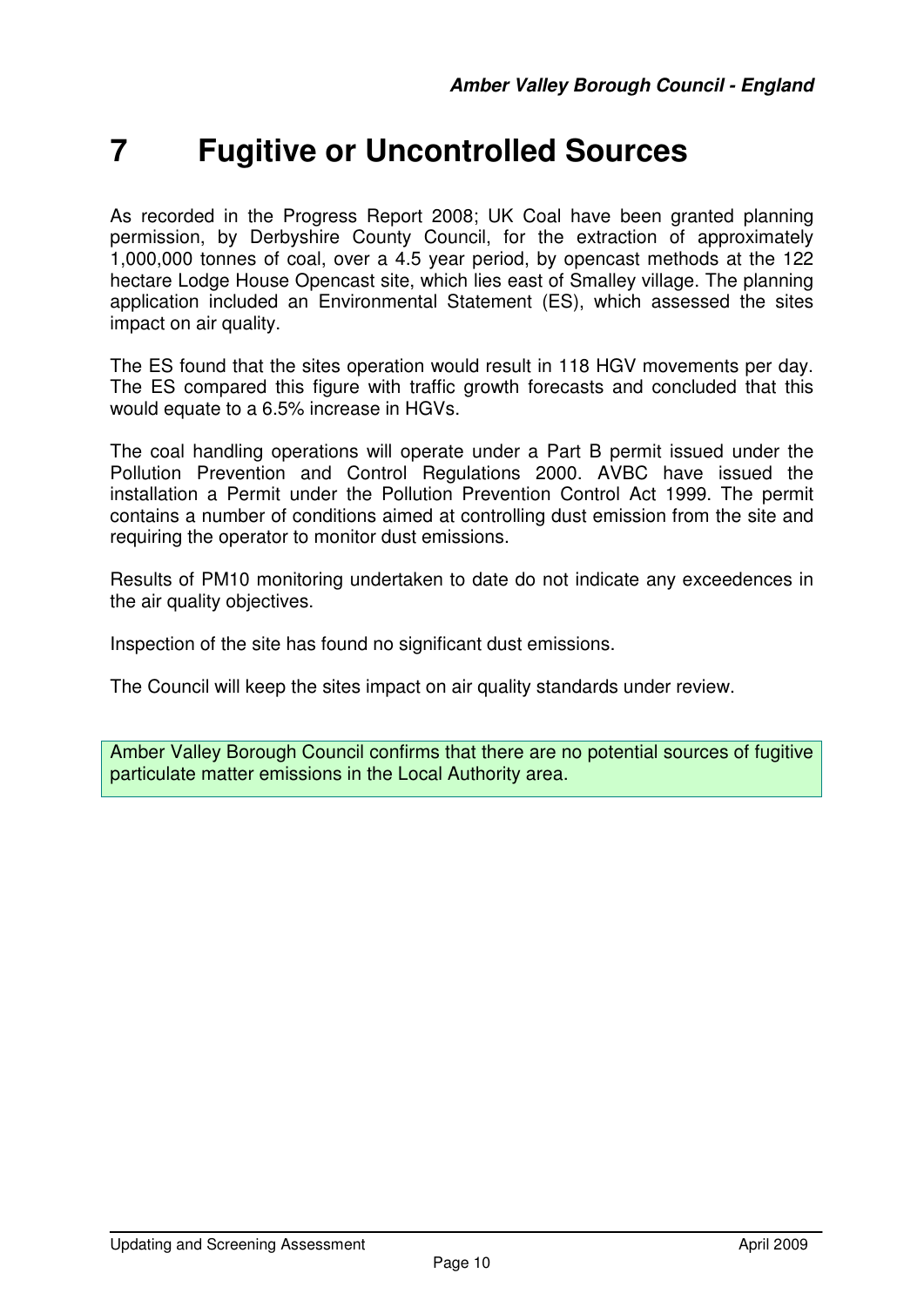## **8 Conclusions and Proposed Actions**

### **8.1 Conclusions from New Monitoring Data**

The Progress Report 2008 concluded that the cost of a monitoring programme could not be justified based on the very low likelihood that National Air Quality Objectives would be breached in the borough. As such there is no new monitoring data to discuss.

### **8.2 Conclusions from Assessment of Sources**

Amber Valley Borough Council can confirm that no local developments are predicted to increase the concentration levels of any ambient pollution as listed in the regulations.

This assessment was intended to identify those aspects that have changed since the last round of review and assessment. The USA was also intended to indicate which pollutants and specific locations within the Borough require a Detailed Assessment.

This report has considered all the potential issues within the Borough that may impact on air quality but, since the area is semi-rural with four small towns as the main urban areas, no significant road links, no congestion problems or large industry, there is no reason to believe there will be any exceedences of National Air Quality Objectives, therefore there is no requirement to procedure to Detailed Assessment.

## **8.3 Proposed Actions**

This Updating and Screening Assessment has not identified any potential exceedences of the National Air Quality Objectives in Amber Valley. There is no requirement to proceed to Detailed Assessment.

Based on the findings of this, and previous reports, the cost of implementing an airmonitoring scheme in Amber Valley cannot currently be justified. This decision will remain under review, and any relevant emerging information will be considered.

Amber Valley Borough Council's next course of action is to submit a Progress report in April 2010.